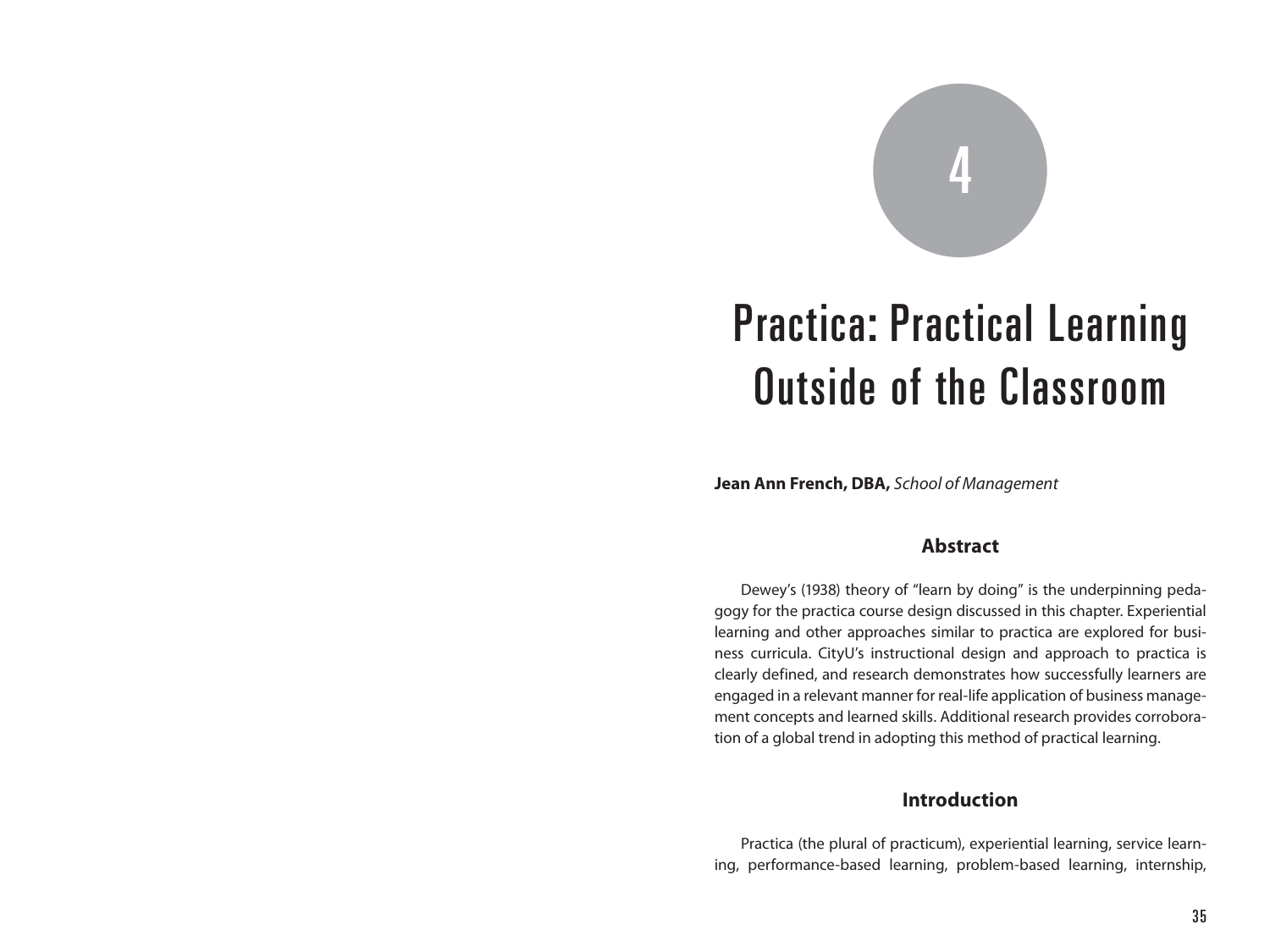on-the-job training, integrated business core, and work-integrated learning are related pedagogical approaches. All are based on Dewey's (1938) theory of "learn by doing"; however, each "learning" can mean something different.

Educational theorist John Dewey suggested that education can be an active, involved process through which learning can be achieved not just by observing or reading about something but by doing something with the phenomenon being studied (Hutchings & Wutzdorff, 1988). Dewey believed that by putting the learner directly in touch with the subject of study, reflection on the experience would result in learning (Keeton & Tate, 1978). The pedagogy is experiential learning, which is the foundation for each method of delivery identified. The variation of terms stem from which decade the concept originated, the authors, the universities where employed, and often the industry of affiliation. Since all terms describe experiential learning, they are often used interchangeably. Practicum is an umbrella term very similar to internship for acquiring "practical" experience. Shariff and Saad (2010) determined that a meaningful internship or practicum experience for today's business students is vital for both the institutions and industry.

Wesch (2009) challenged the traditional teacher-centered approach, arguing that students today retrieve knowledge much differently than even five years ago, accessing through laptops, cell phones, and iPods. Traditional classrooms "built to re-enforce the top-down authoritative knowledge of the teacher are now enveloped by a cloud of ubiquitous digital information where knowledge is made, not found." Behind this massive shift away from such a narrow focus on information, "there is still the question of 'what' is to be learned" (Wesch, 2009, para. 2).

#### **Purpose of Practica**

Practica are designed to prepare the student for the work environment and provide documented, practical experience that can be used in a professional portfolio for future employment. Empirical research performed on business school graduates revealed that those with internship experiences tend to be hired more quickly, receive a higher starting salary, and report greater job satisfaction than their non-internship counterparts (Knemeyer & Murphy, 2002). The practicum at City University of Seattle

(CityU) is similar to an internship in that the student is exposed to reallife problems in a company or nonprofit. However, one significant difference is that the MBA practicum student serves as a consultant rather than a short-term employee (intern). Silva (2008) stated that decades of research revealed that there is no reason to separate the acquisition of learning core content and basic skills from more advanced analytical and thinking skills.

#### **Related Strategies and Activities**

Before the practicum can be defined for CityU, it is appropriate for all related methods within this pedagogy to be identified. The foundation established with these terms is that experiential learning, service learning, performance-based learning, and problem-based learning are learning approaches or strategies, while internships, on-the-job training, integrated business core, work-integrated learning, and practica are the *activities* of learning. In an effort to explain the various methods of learning as they pertain to university-level business education, each related pedagogical approach is reviewed by the practica strategies and activities as they pertain to CityU's program.

## **Practica Strategies**

Habermas (1971) introduced a domain of knowledge called "emancipatory," which states that through critical self-reflection, knowledge is gained, which is seen as a component of the constructivist paradigm. The following strategies offer the student the opportunity for critical and selfreflective processes that can elevate them to Habermas's level of emancipatory knowledge. An explanation is given for how the strategies are employed by CityU's practicum courses.

Kolb (1984) defined experiential learning as knowledge that is continuously gained through both personal and environmental experiences: (a) the learner must be willing to "involve themselves fully and openly without bias in new experiences"; (b) the learner must be able to "reflect on and to observe their experiences from many perspectives"; (c) the learner must be able to "create concepts that integrate their observations into logically sound theories"; and (d) the learner must be able to "use these theories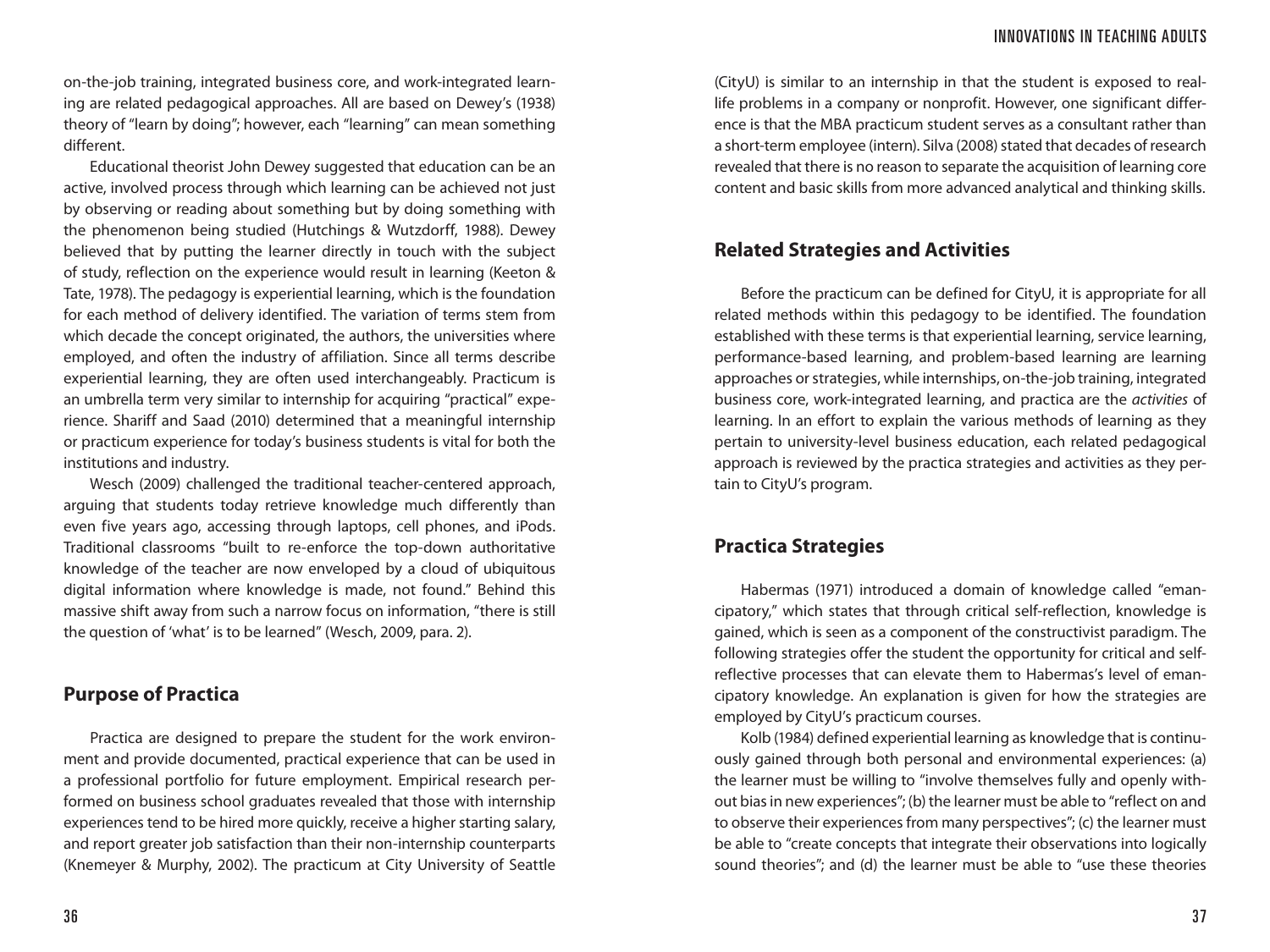to solve problems" (p. 30). Experiential learning is the foundation of the practicum experience at CityU.

Jacoby (1996) created a working definition of service learning as a form of experiential education that addresses human and community needs together with structured opportunities intentionally designed to promote learning and development. Different forms of service learning, such as community service and volunteerism are offered by colleges and universities as a vehicle for creating a learning environment that links campusbased learning experiences with the larger community (Strand, Marullo, Cutforth, Stoeker, & Donohue, 2003). The service learning strategy is often used as a practicum project with a nonprofit community organization or a department within CityU.

According to Nickel and Osborn (2010), performance-based learners are informed of performance expectations in advance of instruction. CityU students are operating under performance goals established by the curriculum design.

Problem-based learning is an instructional method in which students learn through facilitated problem solving. Student learning centers on a complex problem that does not have a single correct answer. Students work individually or in collaborative groups to identify what they need to learn to solve a problem (Hmelo-Silver, 2004). A practicum project often includes a problem that the student researches, analyzes, and resolves through a proposed solution.

#### **Practica Activities**

Practica activities are best described by Mezirow's (1991) learning domains: (a) instrumental, the gaining of technical knowledge and (b) communicative, the gaining of practical knowledge, which he borrowed from Habermas's (1971) three domains of knowledge. The following learning activities are less reflective in nature and more physically engaging.

Internships are a practical activity for learning within a period of four to twelve months where a student performs work for an organization. Often considered as OJT (on-the-job training) for white-collar jobs. Some interns are paid with a stipend, while many are unpaid. Practica activities are not day-to-day work assignments, rather the student "acts" as a

consultant to an organization and does not "work" for an employer like an intern. Practicum activities include research, analysis, and writing.

On-the-job training is designed to help students acquire practical knowledge and develop desirable work attitudes and skills (Arroyo, 2011). This approach aligns with Mezirow's (1991) communicative learning domain. On-the-job training is frequently used for "hands-on" job functions such as engineering, hotel and restaurant management, and interior design, while the practicum student is not "on the job."

The integrated business core method of practical learning lets students run businesses as part of an integrated experience. Since the early to mid-1990s, several universities have integrated business core activities into their curriculum (Walker & Black, 2000), attempting to bridge the gap between academia and the world of work (Bell, 2010). The integrated business core is often composed of four fundamental business classes: Marketing, Finance, Organizational Behavior, and Operations/Supply Chain Management. CityU's program has many similarities to integrated business core, but it is not as structured, nor does the student "work" on-site.

The experiential learning component of a cooperative education or work-integrated learning program can complement classroom learning, and education thereby becomes a more holistic, three-party endeavor in which students, employers, and educational faculty work together to produce graduates who are more work-ready (Eames & Cates, 2011; Groenewald, Drysdale, Chiupka, & Johnston, 2011). Note: Other terms used interchangeably with work-integrated learning are cooperative learning and service learning (Freudenberg, Brimble, & Vyvyan, 2010). A typical feature of work-integrated learning is a partnership between an external organization and an educational institution in an effort to increase employability as well as practical learning exposure for the student, a potential employee in the making (Boud & Solomon, 2001). CityU's practicum courses are quite similar; however, CityU does not currently have formalized partnerships with organizations for the purpose of the practicum, nor does the student "work" at the business.

The remainder of the chapter is focused on how CityU utilizes practica in its MBA program. The strategies employed by CityU are performancebased in establishing goals and problem-based for researching and recommending solutions.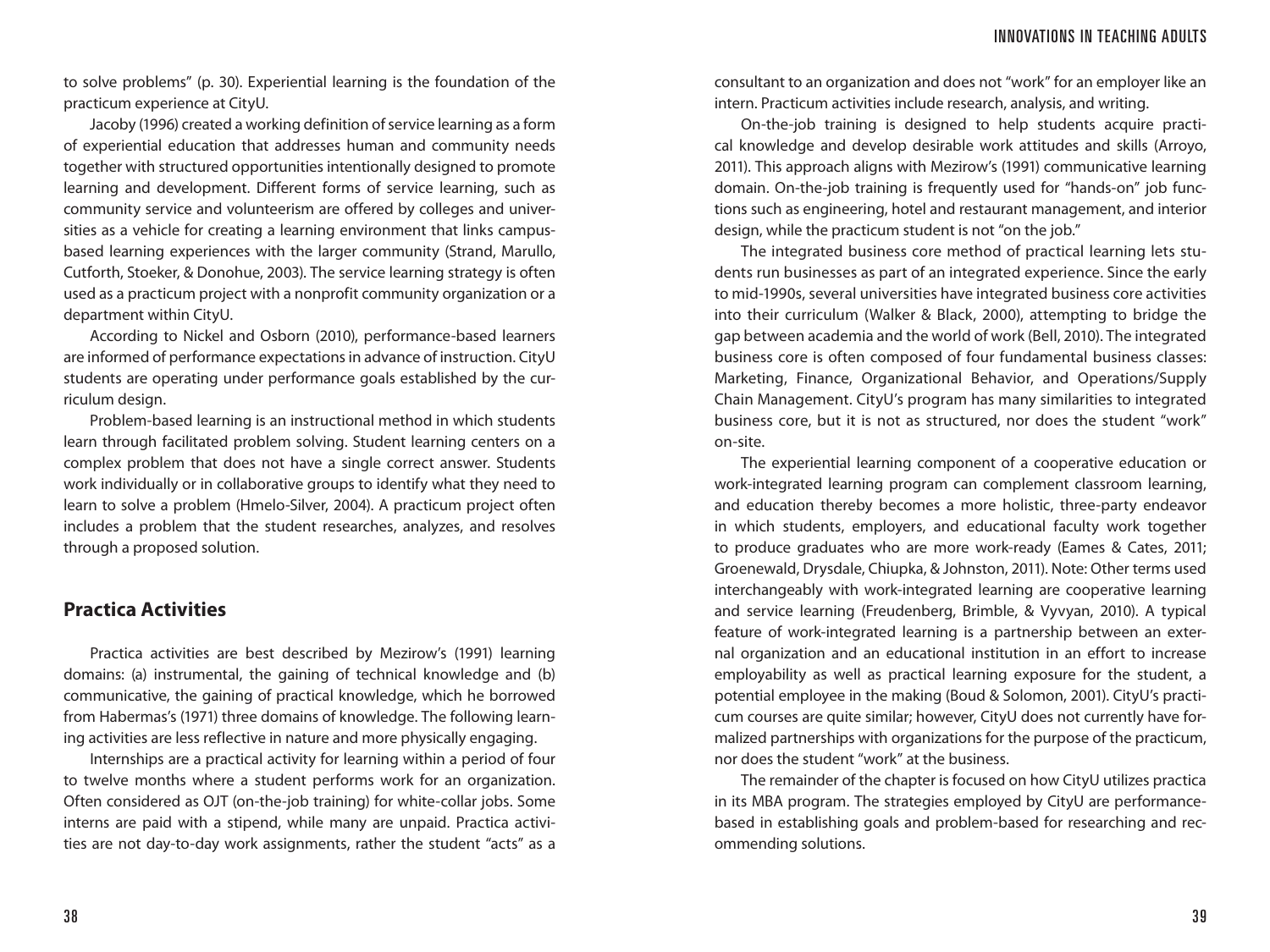## **Practica at CityU**

The objective of the CityU practicum is to provide an opportunity to apply what the student has learned throughout the MBA program. It is also an opportunity for the student to select an area of specialty to gain additional skills through a focused, time-limited project that adds value to a company or service organization. Throughout the process, the student employs a performance analysis approach to an identified, real world problem, whereby the student analyzes a business environment, identifies the root cause of an existing problem, implements a solution, and evaluates its impact (CityU, 2008).

Practica are formal sessions or programs that attempt to incorporate the basic professional skills demanded by an employer in an independent online setting. The practicum is often a limited project in a professional environment that provides hands-on experience in the field or industry chosen by the student. The client deliverable is focused on a project that could be implemented by the client. This session is closely monitored by the professor and a client contact called an on-site supervisor (CityU, 2008).

#### **The Curriculum at CityU**

The MBA practicum at CityU takes place over two quarters. In the first quarter the student identifies the client and crafts the practicum agreement with the practicum site supervisor with oversight from the practicum advisor, the instructor.

The goals of the CityU practicum involve (a) utilizing the MBA program content in challenging and meaningful ways; (b) applying knowledge, skills, experiences, and strengths to the work environment; (c) enhancing an electronic portfolio of MBA program accomplishments; and (d) developing professional skills and networking contacts.

The criteria for the practicum include (a) the practicum must provide a new and significant learning opportunity; (b) the practicum must be related to the academic degree and should integrate previous learning with a new learning experience; and (c) the practicum student must be supported by appropriate supervision (CityU, 2008).

#### **The Practicum**

The practicum requires the student to act as a consultant to an organization to research, study, analyze, assess, and ultimately recommend or report the findings. The report is the final deliverable, and the student does not produce or implement the recommendations. The practicum project is doable and narrow in scope. The student can take on a research or analysis project that the company or nonprofit does not have the staff or funding to accomplish, but the project is not critical to the operations and success of the organization.

Preferably, the practicum is not conducted at the student's place of business. There are certainly exceptions, which are approved on a case-by-case basis. If a practicum is available at the workplace, it must be in another department with a site supervisor who is not the student's supervisor, directly or indirectly.

A practicum analyzes secondary research data, as gathering primary research data is often too time-consuming and begins to take on the characteristics of an internship. Marketing plans are the more popular projects and can be narrowed down to segments, such as Competitor Analysis, Target Market Review, SWOT, Promotions, etc.

# **The Students**

Currently the method is applied at the master's level in the School of Management over two quarters for a total of twenty weeks as a capstone course with the population being mature students. Students who have a specific emphasis, such as finance, marketing, or project management do not have the option for the practicum, as the capstone course applies only to an MBA without an emphasis.

#### **The Practicum Advisor (Instructor)**

The two-quarter practica are conducted in a fluid manner with the instructor being continuous and the quarters being sequential. The responsibilities of the instructor who oversees the work on the practicum from the university's perspective include: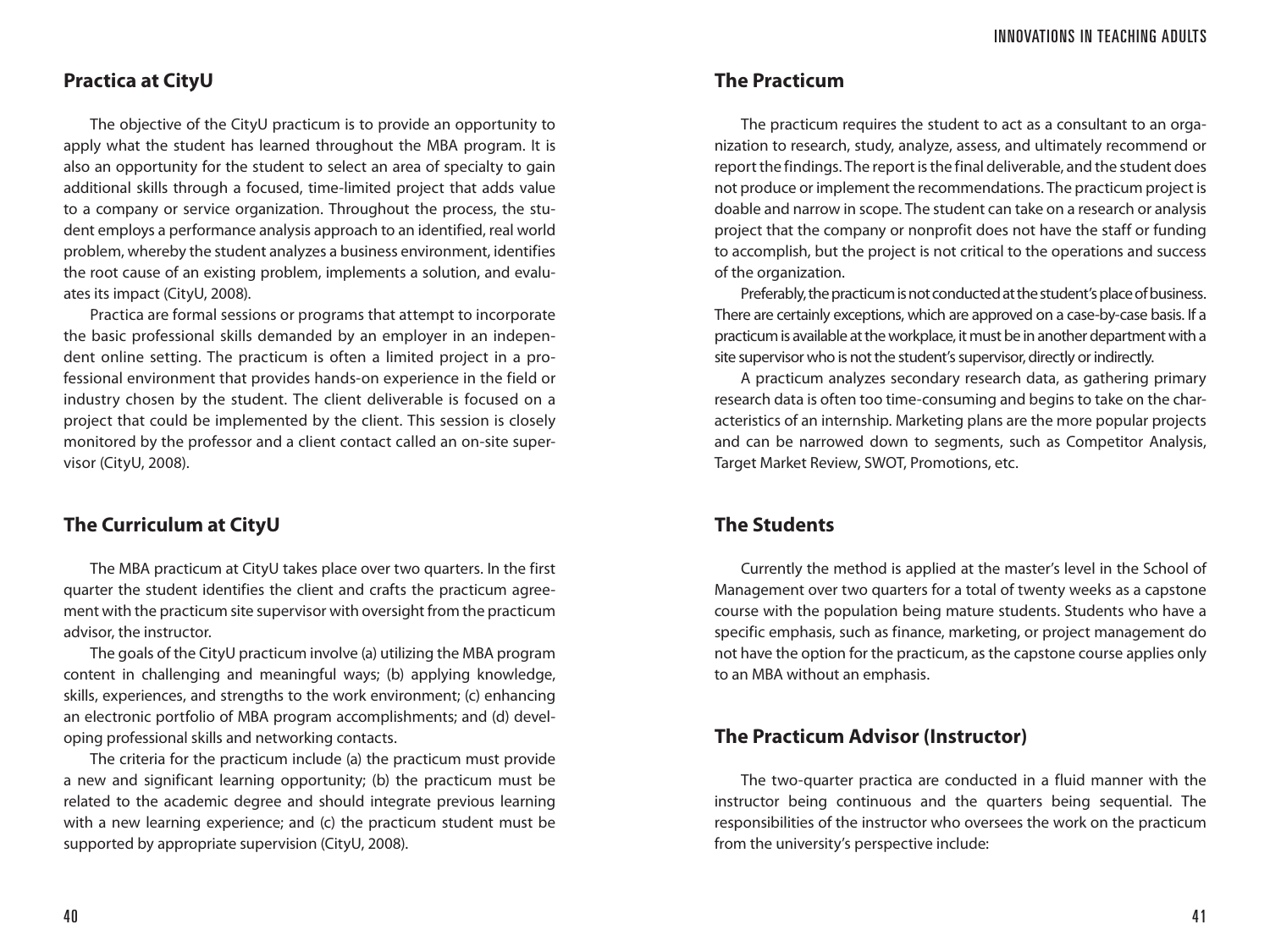- helping with logistical, procedural, and other issues related to the practicum
- y providing final approval of site and project
- approving practicum agreement and nondisclosure agreement with signature required
- grading practicum report and report presentation
- y providing assistance and advice (CityU, 2008)

# **The Client Contact—Practicum Site Supervisor**

The practicum site supervisor plays a vital role in the success and quality of a practicum. The supervisor should be an experienced professional who has been selected by the site in collaboration with the university to oversee and evaluate the practicum student. The practicum site supervisor maintains regular contact with the student and should expect to spend one hour per week, on average, over the course of the practicum project.

The following is a general list of practicum site supervisor responsibilities. This list may change or grow, based on the planned practicum.

- Personal interview with the practicum student to discuss parameters of possible project that the student can undertake. It is important to discuss the site's contribution to the practicum student's learning, how supervision will be provided, and time commitments at the site.
- Informs the student of all relevant personnel policies and procedures.
- Meets with the practicum student during the first weeks of the practicum and develops the practicum agreement.
- Provides activities that are both challenging and consistent with the goals of the student.
- Provides the practicum student with any necessary training related to the experience. The training aspect of the program may also include relevant reading material, videotapes, or company manuals.
- Schedules regular meetings with the practicum student. These meetings provide an opportunity to evaluate the progress of the practicum student and to make appropriate adjustments. The

practicum Time and Activity Log should also be reviewed and signed by the supervisor at these meetings.

• Completes the practicum evaluation for practicum site supervisors at the end of the project (CityU, 2008).

# **The Client Selection Strategies**

All students bring varied academic backgrounds and interests to the practicum. The student is required to identify the practicum site, also known as "the client." Students are responsible for creating a meaningful practicum. The careful selection of a practicum site is the most significant step in this creative process. Selection of the site must be based on the learning opportunities that it can provide related to the individual student's emphasis, and on the availability of appropriate supervision. Projects can often be difficult to find, and it is possible the students will need a long lead time to conduct the search (CityU, 2008). The instructor should be prepared to guide students in the right direction.

Selection may be done by pursuing community contacts such as classmates, instructors, current or previous employers, family, or friends. In many cases, students are aware of opportunities in the community. The practicum advisor, the instructor, is available to assist in determining the appropriateness of the site(s) under consideration (CityU, 2008). *The practicum advisor must approve any practicum site.* Students are encouraged to use and develop their own network of contacts for locating their sites.

Students may establish a practicum at the business or agency where employed. If so, the following three criteria must be met: (a) students are performing in roles other than their usual job; (b) new learning is related to their degree; and (c) supervision is provided by someone other than their current supervisor or manager.

# **The Documents**

Documentation of the practicum is critical and serves as an essential learning experience. The nondisclosure agreement demonstrates a high level of professionalism, while the practicum agreement serves as a contract and a memo of understanding (MOU). In either case, the student is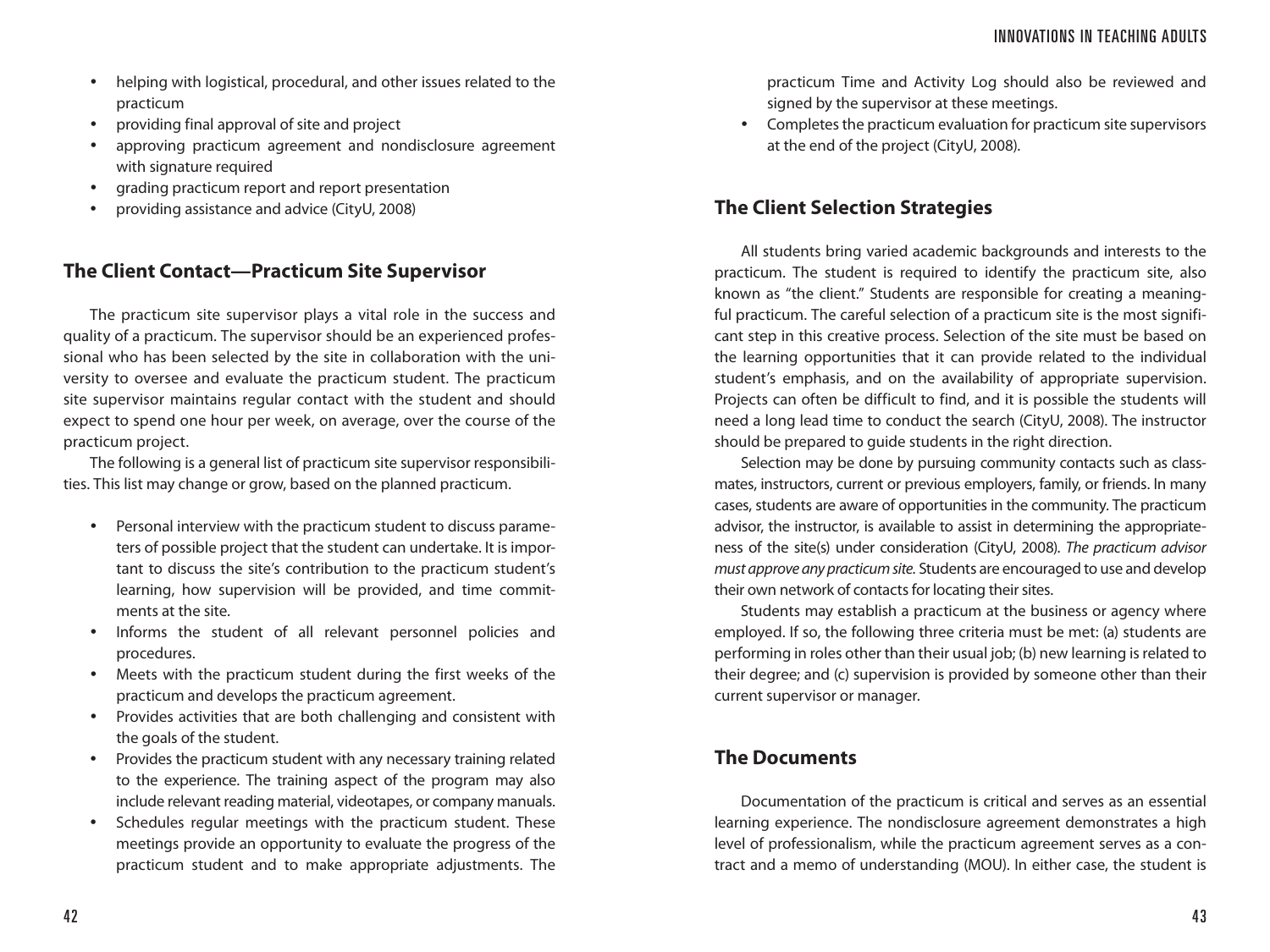protected from potential misunderstandings if the documents are properly executed. The documents required for CityU's MBA practicum over the course of two quarters are:

**Nondisclosure Agreement**—This document is intended to ensure the practicum site supervisor that any data or materials used during the practicum will not be shared with any other organization without the site's permission.

**Practicum Agreement**—A contract between the student, the City University practicum advisor, and the practicum site supervisor. The agreement serves as a starting point for the project, clarifies expectations, and formalizes the process. Through the agreement, goals, objectives, and expectations are established for the pending practicum. The agreement also aids later in evaluating their experience.

**Activity and Time Log**—Should be completed each time the student works on anything related to the practicum. Logs will be maintained and turned in at the end of the practicum as part of the final practicum report, and the practicum site supervisor should sign the form. Any activities, such as research, communications, meetings, and computer work that pertain to the practicum are recorded.

**Client Deliverable**—Agreed upon by the practicum site supervisor and the student. It can be a report of any nature that is accompanied by a PowerPoint presentation to the supervisor alone, or to a group. Note: The client deliverable is not submitted to the instructor.

**The Practicum Report**—Summarizes and assesses the work that was completed during the practicum, which includes (1) description of the project and a problem statement, (2) summary analysis of steps that were taken to ensure that the practicum would address the site's needs, (3) possible solutions that were considered and ultimately selected, and (4) evaluation and overall impression of the practicum and its long-range effect on the selected site.

**The Practicum Presentation**—Summarizes the contents of the report and is presented to the instructor (CityU, 2008).

## **The Lessons Learned**

The lessons learned through the implementation of these practica experiences can be synthesized into three categories: (a) selection of practica sites, (b) selection of projects, and (c) the students' experiences. The lessons learned outlined below include what works, recommendations on what to avoid in the selection process, and direct feedback from students about their experiences.

# **The Lessons Learned: Practica Sites**

Practica sites are as varied as the students when it comes to location, industry, and size. They range from an Internet start-up company to major corporations such as Microsoft and Boeing, along with many nonprofit organizations. The lesson learned from start-ups and smaller companies centers around the stage of development. If a start-up business is past its first year and is organized sufficiently to accept a "practicing" MBA student to analyze an aspect of the business, then the company could be a good candidate as a practicum site. A business that is within the first year of organization is probably too young to spend the time supervising a practicum student, and the work that needs to be accomplished is likely to be operationally critical to its success. The student is learning and should not be put in the position of managing a project that could negatively affect the firm's assets.

The other end of the spectrum includes large corporations such as Nintendo, Microsoft, and Boeing. It is highly unlikely that a nonemployee of these employers would have an opportunity to serve as a "practicing consultant." CityU has many students from major employers and several practica projects have been quite successful. To honor the client selection strategies of CityU's practicum program, the student must take on a project outside of his or her immediate department and avoid direct and indirect supervisory relationships. One of the benefits for the major corporation is an opportunity for cross training, expanding the knowledge base of an existing employee, and a fresh perspective from someone outside of the department.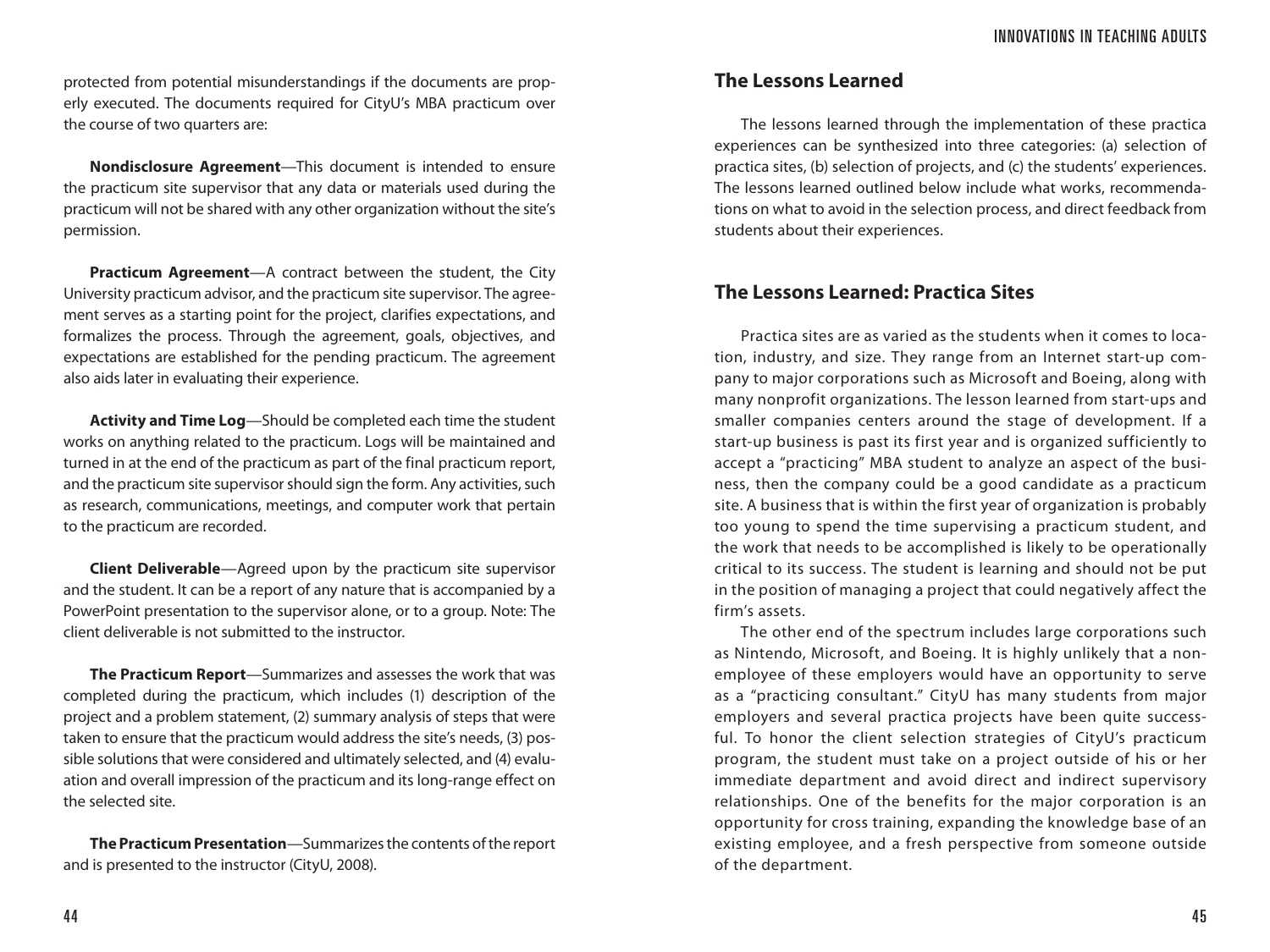Nonprofit organizations are one of the better options as a practicum site because they are usually understaffed and short on funding for research and business analysis. Nonprofit groups are also accustomed to overseeing volunteers. The downside of this site is that volunteers usually "produce" a service for them, while the CityU student needs to act as a consultant to research, analyze, and make recommendations on a project.

Public organizations such as schools, government offices, state and county services, and political organizations have historically had a more difficult time serving as a good option since time frames and schedules are often not adaptable to the student's two-quarter class. Other challenges involve privacy, policies, and risks. CityU (as a private university) has hosted a few students for their practica and has been quite accommodating.

#### **The Lessons Learned: Practica Projects**

The instructor plays a significant role when reviewing and approving the practicum project. It is imperative to keep the scope focused and manageable during a two-quarter time frame, which includes finding, identifying, researching, analyzing, and delivering the project.

Projects that are manageable with proper parameters include a review of existing business plans, marketing plans, labor analyses, customer base assessments, operations analyses, workflow analyses, product development costs, market analyses, financial trend analyses, cost of resources/materials analyses, strategic plans, and systems analyses.

Some projects are not suited for a "practicing" student consultant due to financial liability, legal responsibilities, and privacy issues for the company and the student. Types of projects that are not recommended are full business plans that include sourcing the information, marketing plans with deliverables such as logo design and brochures, and contract processes due to legal liabilities. Risk factors include students' liability to the organization for results of findings and implementation of the program by the corporation. It is critical for the instructor to scrutinize the Practicum Agreement between the student and the site supervisor, as it is virtually a contract. Therefore, a section on limitations with terms and conditions are necessary to protect the student.

## **The Lessons Learned: Student Experiences**

The practicum is the solidification of course work theories that are put into direct application. Whether the recommendations are adopted or the study proves that the project is not doable, the student has a valuable learning experience in real time in the real world. Students have written glowing recommendations regarding the practicum course of study stating that it should be a requirement for all graduates and that it fully utilized all courses of study with direct application. Following are quotes from students who valued the practicum course:

"I found this class to be the most valuable course throughout my entire MBA program at CityU. I loved this whole practicum idea, and I learned more from my practicum than anything else. It was actually life changing (being able to take what I've learned throughout the program and use it to improve a real-life organization that I care about)." —Anonymous, Fall 2010

"I have learned a tremendous amount working through the practicum execution with Vine Maple Place (VMP) as my object. I have been looking at the nonprofit viewpoint and comparing it with the for-profit viewpoint that I am accustomed to, as well as applying the concepts that I have learned during my MBA career to the different business model. It has been exciting to work with VMP and their changes of direction. This has been an excellent experience for me, and I can definitely carry it forward in my business life." — Anonymous, Fall 2011

"The recommendations I made are being used in my organization. It has really opened doors for me and allowed visibility into higher levels of the organization. The practicum increased my confidence in my abilities and what I could contribute to Microsoft. I think that the practicum should be a requirement, not an option." —Anonymous, Summer 2010

"My feasibility study looked at improving quality standards for two Boeing vendors, one local and the other in Japan, to capture a larger market share. The practicum experience was excellent—a true way to apply MBA learning to a real-world environment that I found to be very beneficial." —Anonymous, Fall 2011

"These last two quarters have been challenging to say the least. I have had to operate independently and initiate and lead meetings with both my advisor at CityU and practicum site supervisor at Nintendo. I've grown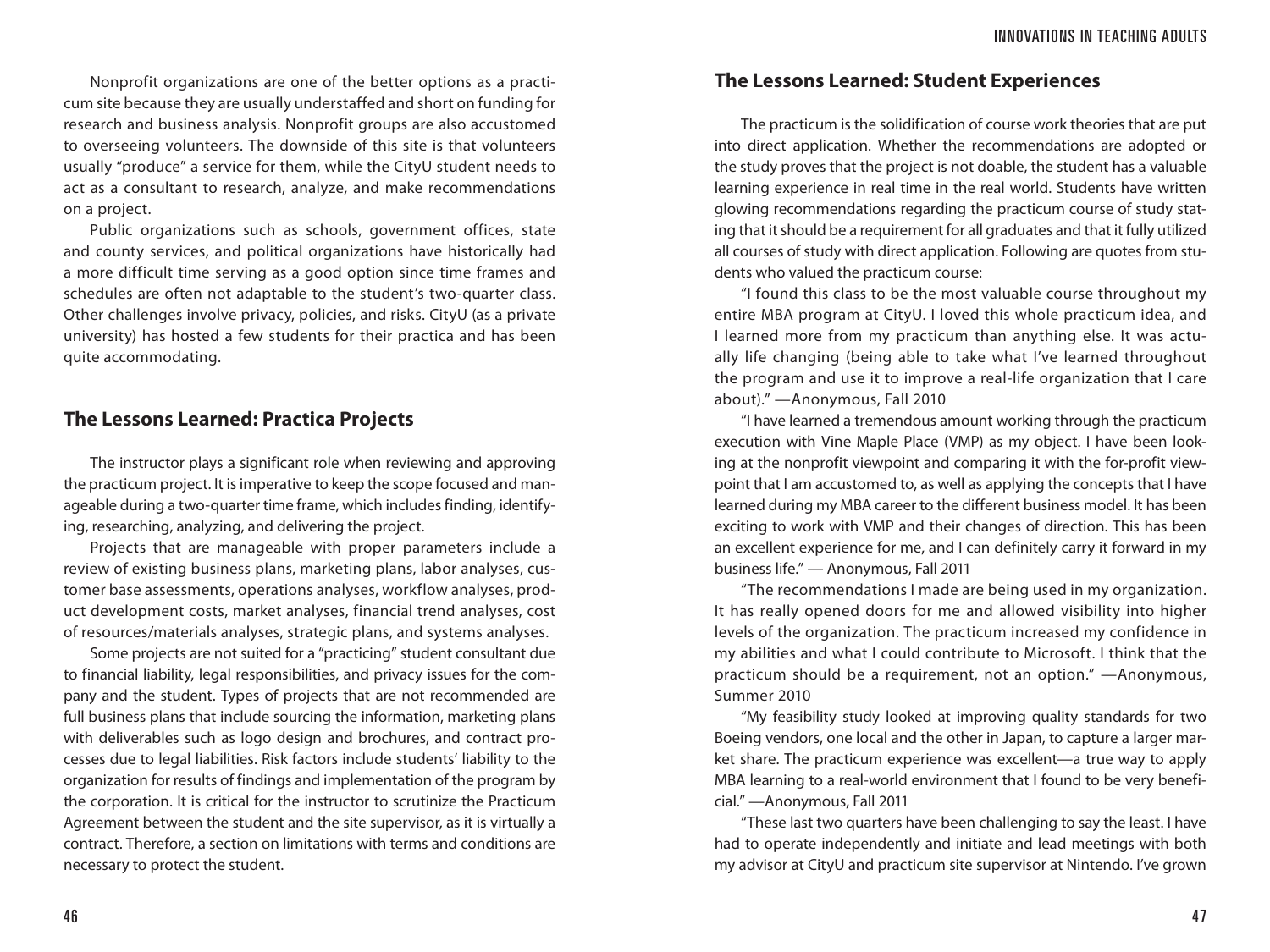from the experience and think the program should continue at CityU." — Anonymous, Winter 2013

These statements are evidence of success with better visibility for the students' employers after the project, and for others the practicum serves to enhance their work experiences for prospective employment.

### **Conclusion**

Student feedback has confirmed that practicum projects are useful for teaching performance-based learning. When a student can complete a course and a degree plan feeling ready to take on a new career with new options, then the instructor and university can be confident that the curriculum is successful. Based on the feedback from practicum students since 2008, CityU's MBA practicum program has been successful and is meeting the needs of the students.

This study indicates that experiential learning outside of the classroom is a valuable commodity. Staff members at one of CityU's partner universities, University of Southern Queensland, share similar conclusions. The career services staff members recognize a correspondence between their programs of career development learning and work-integrated learning. This perception of correspondence is interpreted as a positive sign of the pragmatic implementation of theory in the practice of career development learning in higher education. Further, they interpret this relationship as a dimension of career development learning contributing to the overall objective of graduate employability through its curricular influence upon work-integrated learning (McIlveen, Brooks, Lichtenberg, Smith, Torjul, & Tyler, 2011).

Future improvements to CityU's practicum program would be to formalize partnerships with corporations and nonprofits for practicum projects similar to the integrated business core and work-integrated learning programs offered by other universities, rather than resting the responsibility upon students because the task is sometimes overwhelming and is quite time-consuming. By enlisting corporate partners for the practicum, a more uniform experience could be offered and the quality of the opportunity and supervision would be ensured.

### **References**

- Arroyo, R. A. (2011). Practicum performance in Singapore and the Philippines of hospitality students in a state university. *Asian Journal of Business Governance Business Education Section, 1*(1), 145–166.
- Bell, C. (2010). The value of the integrated business core experience: Perceptions of recent graduates from Brigham Young University, Idaho [Paper 52]. *Department of Educational Administration: Theses, Dissertations, and Student Research*. Lincoln: University of Nebraska.
- Boud, D., & Solomon, N. (2001). *Work-based learning: A new higher education?* New York, NY: McGraw-Hill Irwin.
- CityU. (2008). *Practicum handbook for the MBA program.* Bellevue, WA: City University, Seattle.

Dewey, J. (1938). *Experience and education*. New York, NY: Collier Books.

- Eames, C., & Cates, C. (2011). Theories of learning in cooperative and work-integrated education. In R. K. Coll & K. E. Zegwaard (Eds.), *International handbook for cooperative and work-integrated education: International perspectives of theory, research, and practice* (pp. 41–52). Lowell, MA: World Association for Cooperative Education.
- Freudenberg, B., Brimble, M., & Vyvyan, V. (2010). The penny drops: Can work integrated learning improve students' learning? *e-Journal of Business Education & Scholarship of Teaching, 4*(1), 42–61.
- Groenewald, T., Drysdale, M., Chiupka, C., & Johnston, N. (2011). Toward a definition and models of practice for cooperative and workintegrated education. In R. K. Coll & K. E. Zegwaard (Eds.), *International handbook for cooperative and work-integrated education: International perspectives of theory, research and practice* (pp. 17–24). Lowell, MA: World Association for Cooperative Education.